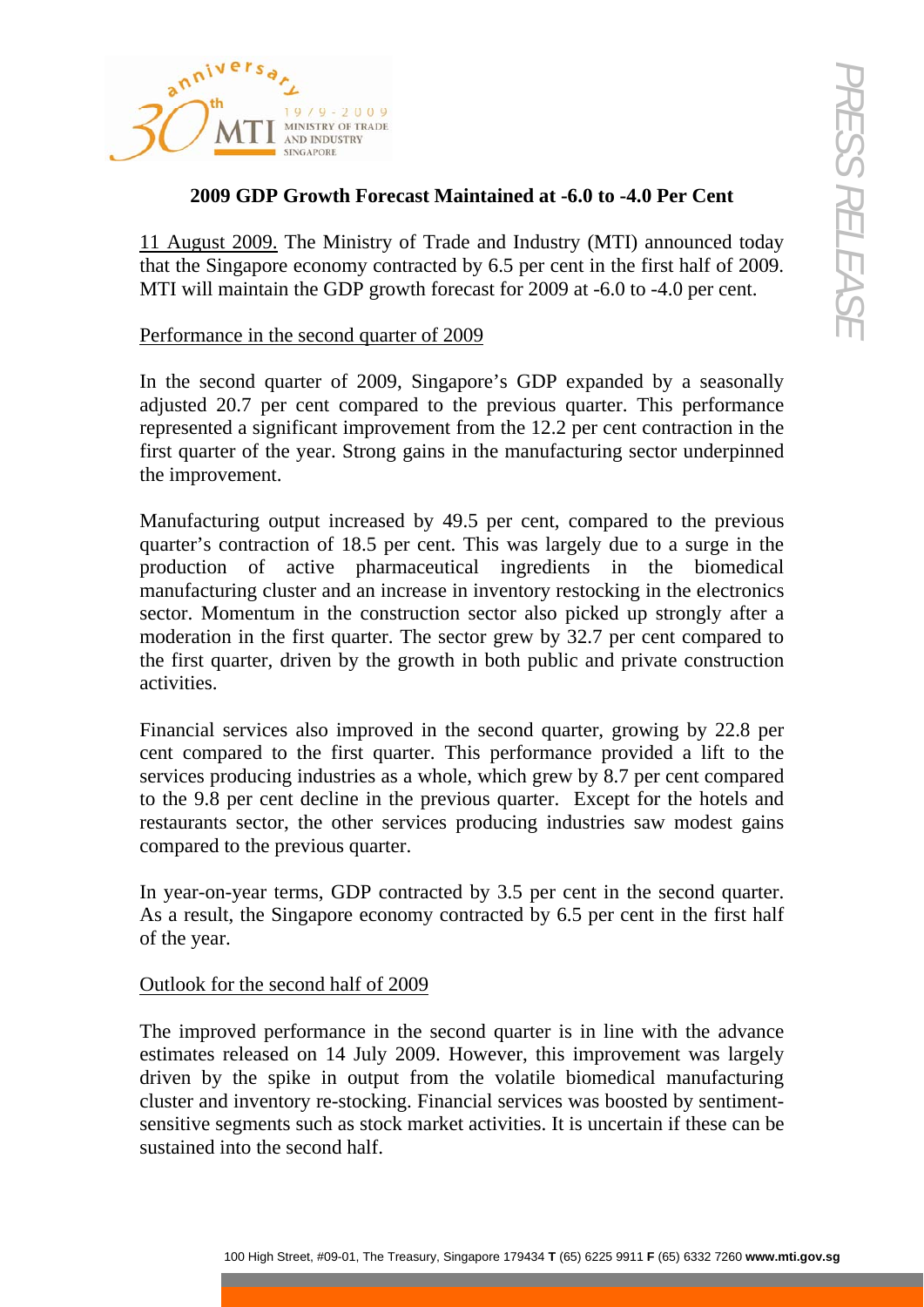

In recent weeks, several forward-looking and sentiment-sensitive indicators have started to turn positive. In the US, the ISM Purchasing Managers Index (PMI) and the Composite Leading Indicators (CLI) have improved noticeably. The US housing market has shown stronger signs of bottoming out. Other advanced economies have also shown similar signs of improvement. At a broad level, the OECD composite leading indicator has increased for four consecutive months. Similarly, in Singapore, several indicators show that businesses are now feeling less pessimistic about the outlook for the rest of the year.

**Example 19** Monthlyng and sentiment-sensitive indicators (The Control out positive line (S. the ESM Patchasing Matagars Index the Composite Leading Indicators (CIT) have improved moticeably. The Treasury state and the CS However, there have been few signs of a decisive turnaround in final demand in Singapore's key export markets. In developed economies such as the US and Europe, GDP, industrial production and consumption remain weak. The labour market has continued to weaken, with unemployment in the US and Eurozone crossing 9 per cent in June 2009. In the US, disposable income has continued to fall because of rising unemployment and shorter work weeks. As a result, private consumption, which has historically driven US economic growth, will likely remain weak. Without a turnaround in these demand-led indicators, any economic recovery in the second half of the year will probably be sluggish and modest.

Taking into account these factors, MTI is maintaining the economic growth forecast for 2009 at **-6.0 to -4.0 per cent**.

MINISTRY OF TRADE AND INDUSTRY 11 August 2009